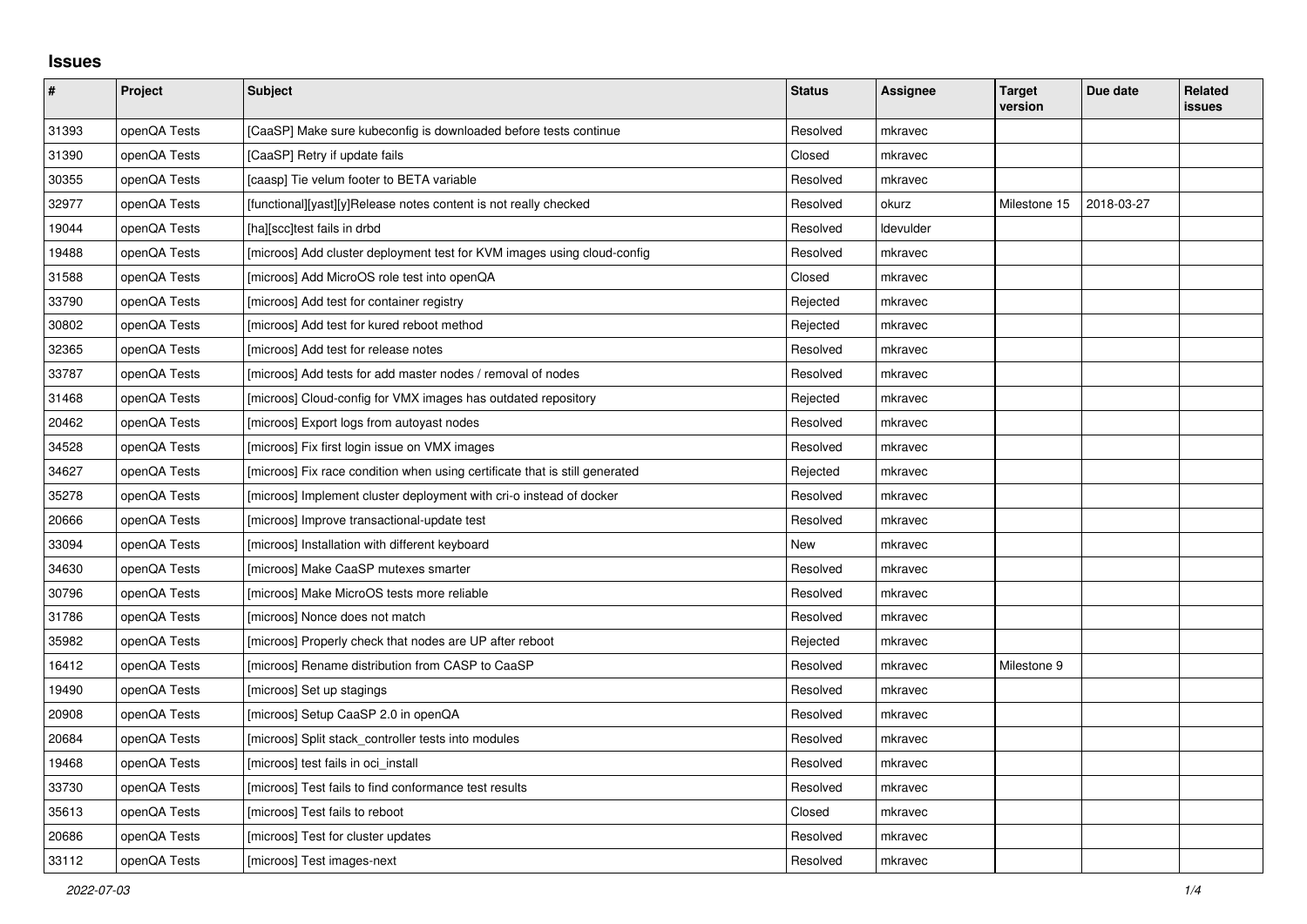| $\pmb{\#}$ | Project        | <b>Subject</b>                                                                                                                                | <b>Status</b> | <b>Assignee</b> | <b>Target</b><br>version | Due date   | Related<br>issues         |
|------------|----------------|-----------------------------------------------------------------------------------------------------------------------------------------------|---------------|-----------------|--------------------------|------------|---------------------------|
| 35137      | openQA Tests   | [microos] Test openQA workers realiability under load                                                                                         | Closed        | mkravec         |                          |            |                           |
| 27991      | openQA Tests   | [microos] Test retry on failed orchestrations                                                                                                 | Resolved      | mkravec         |                          |            |                           |
| 23420      | openQA Tests   | [microos] Test that /var/lib/docker is on separate partition                                                                                  | Resolved      | mkravec         |                          |            |                           |
| 36135      | openQA Tests   | [microos] Update cloud-config ntp section                                                                                                     | Rejected      | mkravec         |                          |            |                           |
| 31519      | openQA Tests   | [microos] Update repository is ready in transactional-update test on kubic                                                                    | Resolved      | mkravec         |                          |            |                           |
| 34672      | openQA Tests   | [microos] Use mixed case for node names                                                                                                       | Resolved      | mkravec         |                          |            |                           |
| 35530      | openQA Tests   | [microos] Worker nodes fail to login after reboot                                                                                             | Resolved      | mkravec         |                          |            |                           |
| 14288      | openQA Tests   | [Migration] SMT fails to finish in time when openqa is under load                                                                             | Rejected      |                 |                          |            |                           |
| 17366      | openQA Tests   | [sle][functional] Autoyast verify module is failing                                                                                           | Resolved      | riafarov        | Milestone 9              |            | <b>Blocks</b><br>#20064   |
| 17396      | openQA Tests   | [sle][functional] gensslcert times out after 600s because it cannot find a suitable prime number                                              | Resolved      | okurz           | Milestone 13             |            | Is duplicate<br>of #19536 |
| 31033      | openQA Tests   | [sle][functional][sle12sp4][medium] test fails in remote_target - mirror repo added to settings with<br>"Media1" but folder is called "Media" | Resolved      | riafarov        | Milestone 14             | 2018-02-13 |                           |
| 18558      | openQA Tests   | [sle][functional][u][hard][investigation] Snapper tests run too long                                                                          | Resolved      | SLindoMansilla  | Milestone 17             | 2018-07-03 | Related to<br>#31351      |
| 17358      | openQA Tests   | [sle][functional]Text is mistyped in yast2_i module                                                                                           | Resolved      |                 | Milestone 11             | 2017-11-08 |                           |
| 17372      | openQA Tests   | [sle][tools]Installation medium from parallel job in inaccessible                                                                             | Rejected      |                 |                          |            |                           |
| 16216      | openQA Tests   | [sles][functional] gedit can be unreliable trying to close the "save"-dialog (wait_screen_change)                                             | Resolved      | okurz           |                          |            |                           |
| 17420      | openQA Tests   | [sles][functional][s390x] Test fails in vnc_two_passwords                                                                                     | Resolved      | okurz           |                          |            |                           |
| 14198      | openQA Tests   | [sles][functional]Licenses are not displayed for add-ons installed from network                                                               | Resolved      | okurz           |                          |            |                           |
| 13598      | openQA Tests   | [sles][functional]Test module sles+extratests has inconsistent results                                                                        | Resolved      | zluo            | Milestone 7              |            |                           |
| 18554      | openQA Tests   | [tools] DIE short read for zire data                                                                                                          | Rejected      | okurz           |                          |            |                           |
| 9656       | openQA Tests   | Add name to RAID array during partitioning                                                                                                    | Closed        | mkravec         |                          |            |                           |
| 16612      | openQA Tests   | Autoyast installation does not have second stage on CaaSP                                                                                     | Resolved      | mkravec         |                          |            |                           |
| 14164      | openQA Tests   | Autovast license test use wrong devices                                                                                                       | Resolved      | mkravec         |                          |            |                           |
| 13212      | openQA Tests   | Bernhard user is not default login choice                                                                                                     | Resolved      | dzyuzin         |                          |            |                           |
| 33712      | openQA Project | Change colors of results progress bar to reflect openQA issues & Product bugs                                                                 | Rejected      |                 |                          |            |                           |
| 11656      | openQA Tests   | Check that system can not be installed without accepting the license                                                                          | Resolved      | mkravec         |                          |            |                           |
| 13698      | openQA Tests   | Crash test is failing                                                                                                                         | Resolved      | michalnowak     |                          |            |                           |
| 12878      | openQA Project | Displayed needle does not change on selection                                                                                                 | Resolved      |                 |                          |            |                           |
| 19624      | openQA Tests   | File '/repodata/repomd.xml' not found on medium                                                                                               | Rejected      | okurz           |                          |            | Is duplicate<br>of #19470 |
| 11310      | openQA Tests   | fix failing update tests                                                                                                                      | Resolved      | mkravec         |                          |            |                           |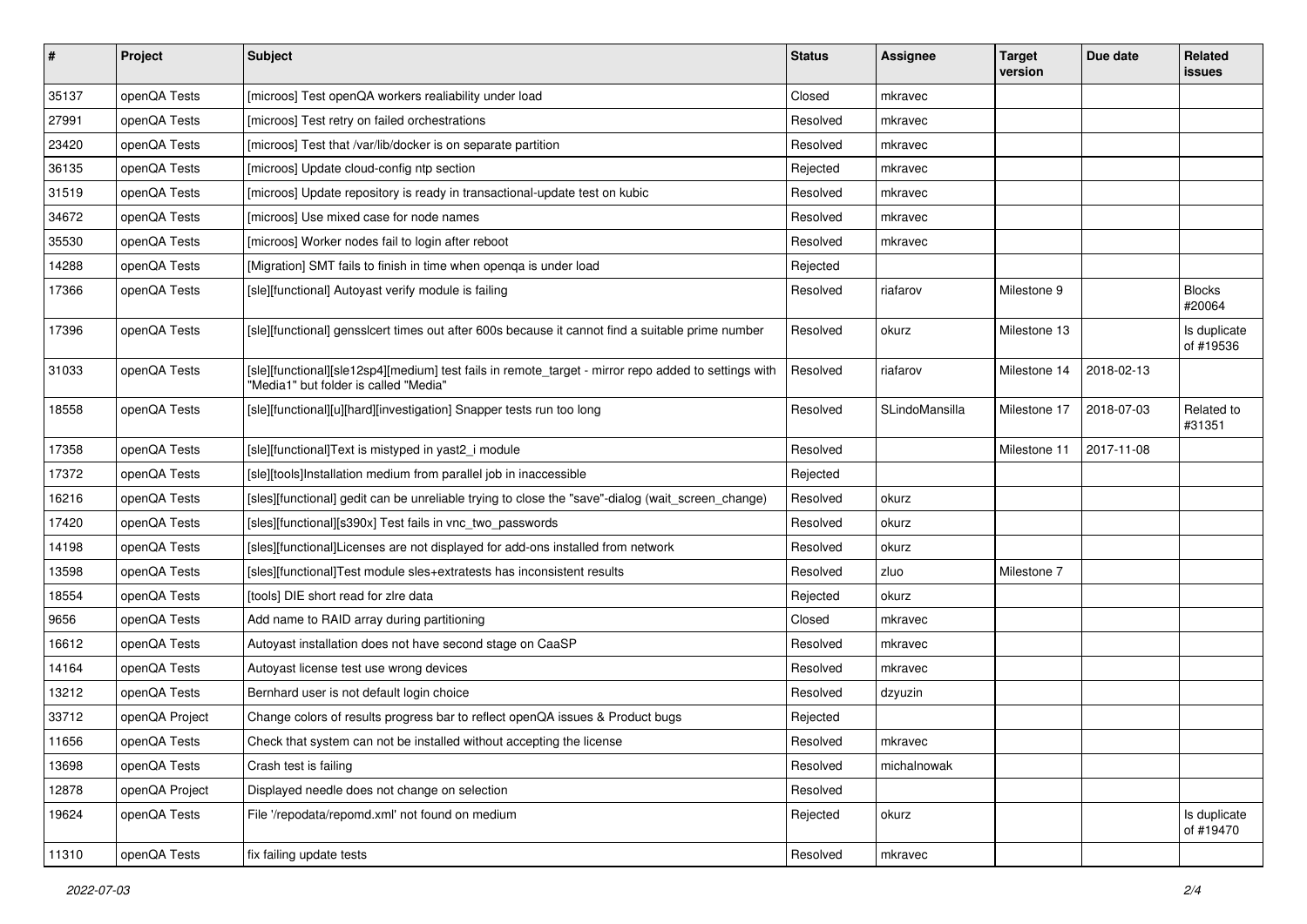| $\sharp$ | Project        | Subject                                                                                                      | <b>Status</b> | Assignee    | <b>Target</b><br>version | Due date | <b>Related</b><br>issues                         |
|----------|----------------|--------------------------------------------------------------------------------------------------------------|---------------|-------------|--------------------------|----------|--------------------------------------------------|
| 15574    | openQA Tests   | Fix generated autoyast profile or test module                                                                | Resolved      |             |                          |          |                                                  |
| 33676    | openQA Project | Group results by group name, not build number in parent_group_overview                                       | Resolved      | ilausuch    | <b>Current Sprint</b>    |          |                                                  |
| 19618    | openQA Tests   | Grub <sub>2</sub> needle is not matched after reboot                                                         | Resolved      | qmsu        |                          |          | Related to<br>#19242                             |
| 16390    | openQA Tests   | Installation does not start in textmode                                                                      | Rejected      |             |                          |          |                                                  |
| 14050    | openQA Project | Job does not publish hdd                                                                                     | Resolved      |             | Milestone 6              |          |                                                  |
| 17376    | openQA Tests   | Login check types types invalid characters                                                                   | Resolved      | michalnowak |                          |          |                                                  |
| 13726    | openQA Tests   | Multipath tests fail after completion                                                                        | Resolved      |             |                          |          |                                                  |
| 16110    | openQA Tests   | Network restart detection in yast2_lan_restart is not reliabe                                                | Resolved      | dzedro      |                          |          |                                                  |
| 13214    | openQA Tests   | Next button is ignored in user_settings but works on second try                                              | Resolved      | mkravec     |                          |          | Related to<br>#14102                             |
| 13210    | openQA Tests   | OpenQA is testing SP1 instead of SP2                                                                         | Closed        | mkravec     |                          |          | Is duplicate<br>of #13156                        |
| 11816    | openQA Project | Openqa jobs won't start after updating perl-json-xs to verison 3.02                                          | Resolved      | nadvornik   |                          |          |                                                  |
| 14828    | openQA Tests   | Registration uses invalid key aarch64                                                                        | Resolved      |             |                          |          |                                                  |
| 17546    | openQA Tests   | Set up SLES-JeOS-SP3 in openQA                                                                               | Resolved      | mkravec     |                          |          |                                                  |
| 13600    | openQA Tests   | Shutdown action is not completed                                                                             | Resolved      | okurz       |                          |          |                                                  |
| 15586    | openQA Tests   | Tar fails because file changed during archive creation                                                       | Resolved      | okurz       |                          |          |                                                  |
| 15578    | openQA Tests   | Test fails in glxgears - command does not exist because packagekit was masked during package<br>installation | Resolved      | okurz       | Milestone 4              |          | Related to<br>#13004                             |
| 16368    | openQA Tests   | Test fails in online migration setup                                                                         | Resolved      | mitiao      |                          |          | Related to<br>#16718                             |
| 16364    | openQA Tests   | Test fails in register system because of short timeout                                                       | Resolved      | mitiao      |                          |          |                                                  |
| 16212    | openQA Tests   | Test fails in vnc_two_passwords                                                                              | Resolved      | mkravec     |                          |          |                                                  |
| 16054    | openQA Tests   | Test fails in yast2_nis after job restart                                                                    | Resolved      | mkravec     |                          |          |                                                  |
| 16056    | openQA Tests   | Test fails in yast2 tftp                                                                                     | Resolved      | michalnowak |                          |          |                                                  |
| 17844    | openQA Tests   | Test mysql_srv is not reliable                                                                               | Resolved      | okurz       |                          |          |                                                  |
| 16208    | openQA Tests   | Test results are inconsistent in yast2 http                                                                  | Resolved      | zluo        |                          |          |                                                  |
| 16210    | openQA Tests   | Test results are inconsistent in yast2_samba                                                                 | Resolved      | michalnowak |                          |          |                                                  |
| 19056    | openQA Tests   | Tests try to create filesystem on root partition instead of additional disk                                  | Resolved      | okurz       |                          |          | Related to<br>#19380, Has<br>duplicate<br>#19256 |